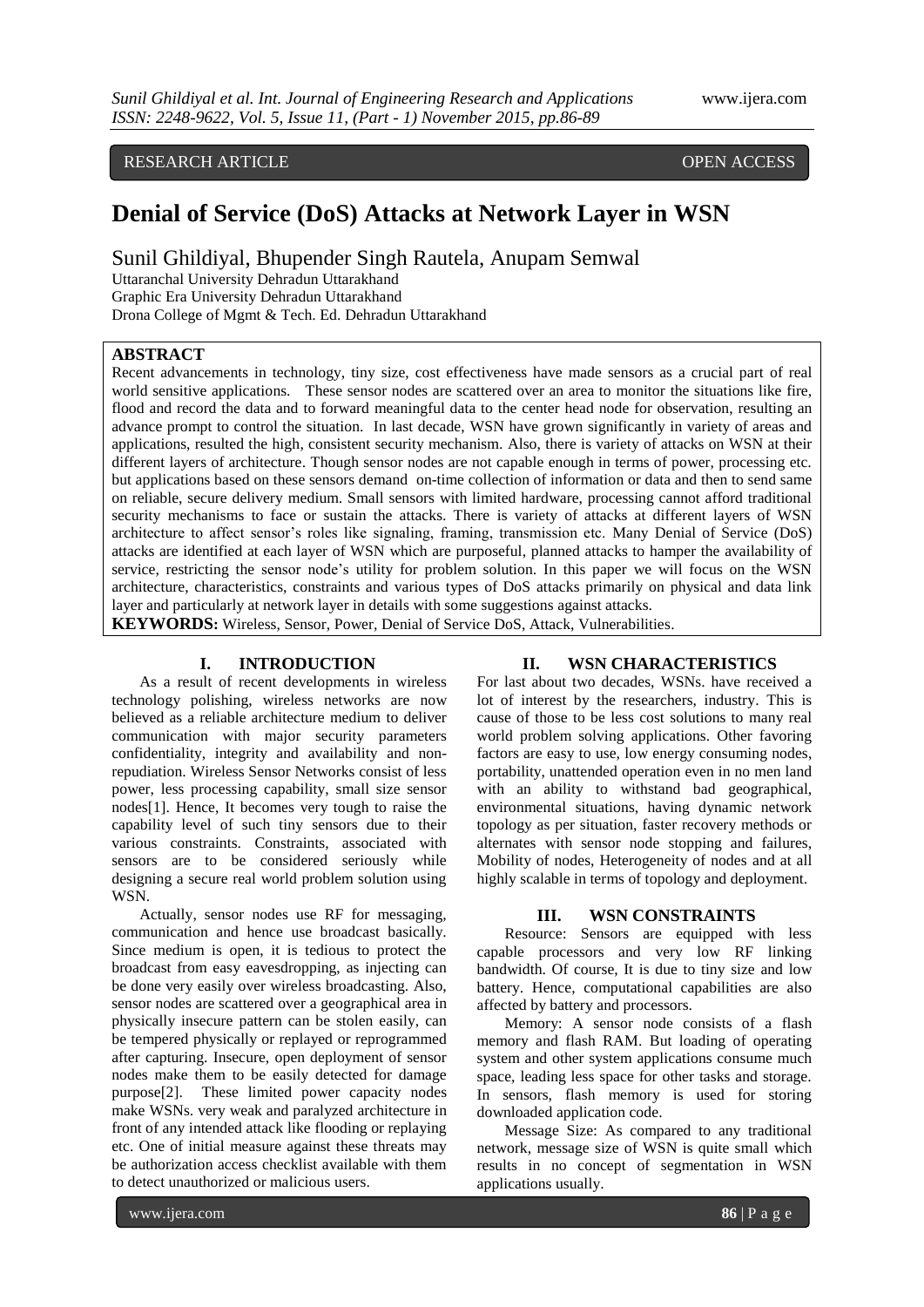Absence of Global Addressing: As the number of sensors is very large, hundreds or thousands in an application, it is not possible to identify each node with unique addressing at global level.

Location Management: As nodes are small and scattered in an open area, dislocation of nodes by environmental conditions like earthquake or avalanche, mobility of nodes may result in locating the nodes. It affects data to be collected by the nodes after they have been deployed at specific place or have been constant static at same place for a time period.

Data Redundancy: There is very high chance of data redundancy as many nodes may capture the same data of same phenomenon.

Data Availability: It means whether sensor node has the capability to use the resources of network and whether the network is available with the messages to communicate. In WSN, failure of base station or cluster head"s availability will also lead to threaten the entire sensor network. Hence it is important to maintain a proper operational network.

Self-Organization: A wireless sensor network is a typically an ad hoc network, where every sensor node is to be independent and flexible enough for self-organization and self-healing under different conditions. WSNs. form random infrastructure as per situation and need network management in a sensor network by nodes themselves.

### **IV. WSN SECURITY REQUIREMENTS**

Ultimate goal of security architecture is to prevent the information from various attacks. Security measures make sure that the services would be available even in presence of DoS attacks or any other vulnerability. It will make sure that only authorized node can be a part of communication of information. As result of it, a malicious node cannot masquerade as trusted node. When authorized users or nodes are exchanging the information, confidentiality must be maintained with data integrity. Data freshness and non-repudiation is also to be considered as main parameters of security measures, whether already applied or to be. WSN nodes are very small and light weight and generally deployed randomly, operated in unattended environment subsequently. Hence the security requirements include self-organization of node which further defines self-configuration, self-management (autonomous) and self-healing (fault tolerant).

### **V. THREAT MODEL**

In WSN, threats are from outside the network and within the network. If attacks are from the nodes of the native network then it is much harmful. Also, it is quite difficult to find out the malicious or compromising node within the native network. Another classification of the attacks may be passive

and active where passive attacks don"t modify or alter the data as active attacks do. If the opponent attack by using similar capacity nodes for network penetration it is called mote class attack but when powerful devices like laptop are used to penetrate the network then such attack is called laptop attack.

### **VI. WSN ATTACKS**

Attacks on WSN can be divided into two categories: invasive and non-invasive. Non-invasive attacks generally target to timings, power and frequency of channel, trying to destroy the signaling system. Whereas invasive type attacks aim to hamper the availability of service, information transition, routing etc. DoS attack aims the system to be inaccessible. However during the transit of information, more common attacks are encountered. Attacks affect the routing schemes, routing tables and routing algorithms mostly in general.

### **VII. DOS AND DOS ATTACKS**

There are varieties of DoS conditions, which may temper the nodes and network operations subsequently. These attacks may hinder the routines of the network, may lead to the resource exhaustion, any software bug, or any difficulty while working with any application or infrastructure. Such obstacles in network functionality are called Denial of Service (DoS) due to its direct affect on availability or fully functionality of service. But when these are because of planned intention of the opponent, these are called DoS attacks.

Dos attacks are intended attack of opponent to destroy the entire network components or operations. DoS attack may limit the network operations more than expected. DoS attack may occur at every layer of OSI layers of WSN [3]. DoS attacks penetrate the efficiency of aimed networks by affecting its associated protocols. DoS attacks may consume or exhaust the resources, alter the infrastructure configuration and can demolish the network components either partial or full.

Wood and Stankovic presented layer wise categorization of DoS attacks first. [4], which was further enhanced by Raymond and Midkiff with some addendums [5]. In this paper, we will discuss about the DoS attacks at different layers of WSN infrastructure in general and then we will conclude with DoS attacks at network layer...

## **VIII. DOS ATTACK AT PHYSICAL LAYER**

Jamming is one of attack at physical layer, in which radio frequencies used by the network nodes are interfered, adversary can either disrupt entire network which depends on the power of jamming nodes. Jamming is of various types Constant,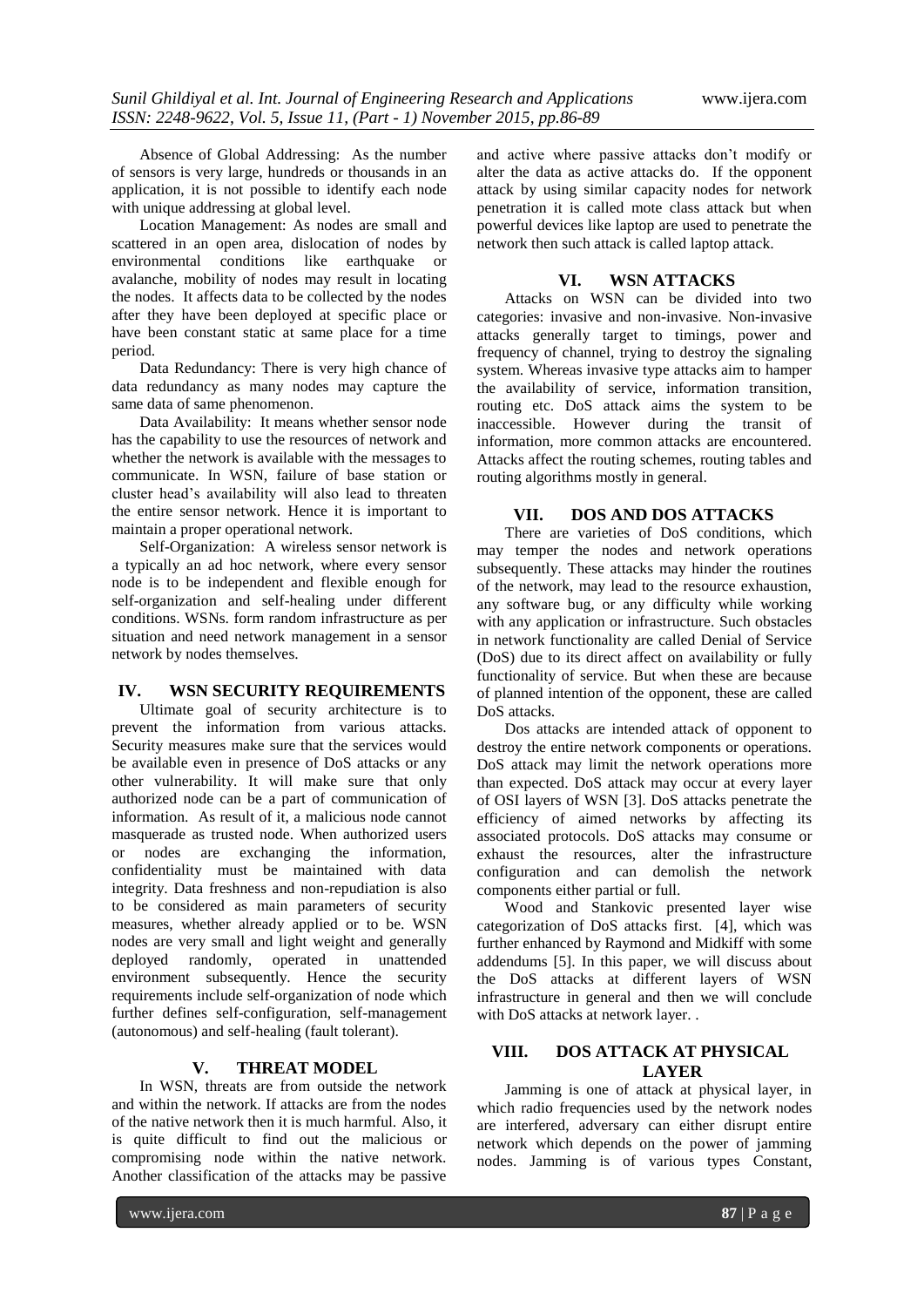Deceptive, Random and Reactive [6]. Jamming may be consistent or intermittent.

Another attack at physical layer is tempering, in which attacker may physically temper the nodes and can compromise with them. Temper-proof physical packaging is one alternate of this attack but costs a lot[7].

### **IX. DOS ATTACK AT LINK LAYER**

Exhaustion (Continuous Channel Access is one of major attack where attacker may disrupt the channel by frequently requesting and transmission over it. It results in starvation for channel access for other nodes.

Collision occurs when two nodes intend for same frequency channel transmission simultaneously. Attackers may need to induce a collision instance in one octet of transmission to disturb entire packet transmission.

Unfairness is also one of attack at data link layer which is referred as repeated collision based attack or an abusive use of cooperative MAC layer priority mechanisms.

### **X. DOS ATTACK AT NETWORK LAYER**

### *X.A. False Routing or Spoofed, Replayed Routing Information*

Main focus of such kind of attack is on routing protocols, specifically on routing. Sensor nodes exchange routing information at pre determined time intervals or as per algorithm policy of routing. A malicious node can change routing information, resulting to alter the routing of entire WSN infrastructure or its any partition. This is possible through altering or changing the routing information, by narrowing or extending the routing information in the table or by fake error messages generation. One of best strategy against such attack is to implement MAC code with the message. In addition to it, time stamps can also be added to prevent against replaying the routing.

### *X.B. Selective Forwarding*

Fundamental principle of sensor network is 'Multi-hop". It is to ensure that each sensor nodes will forward the entire message to next node in line what they received. In selective forwarding, nodes selectively drop few messages instead of forwarding everything. Attacking nodes deny routing few certain messages and drop them. This attack is effective specially if combined with an attack trying to collect most of the traffic via node. Sensor networks assume that nodes faithfully forward messages what they have received. But some compromised node might refuse to forward packets selectively. As result of it neighbor nodes may opt for alternate route [8].

If all the packets are denied for forwarding by anode after receiving, is called black hole attack. In selective forwarding few messages are dropped and few are forwarded further to the next node. One of the defense mechanism against this attack is multiple paths to send the data.

### *X.C. Sinkhole Attacks*

In this attack attackers seem to be more attractive to its nearby nodes by forging the routing information. Main aim of such attack is to tempt all the neighbor nodes. A sinkhole attack tries to lure mostly all the network traffic toward the compromised node, creating a metaphorical sinkhole with the adversary at the center. Geo-routing protocols are one of the routing protocol classes which are resistant to sinkhole attack, because that topology is based on localized information only and all traffic is naturally routed through the physical location of the sink node [9].

### *X.D. Sybil Attack*

In this attacker attacks a single node in the network with a malevolent code masked with multiple identities or a node duplicates itself and presented in the multiple locations. Then this node acts a polymorphic behavior, misleading to others with multiple identities. Such identities may decrease topology maintenance, disparity in storage and routing or targeting fault tolerant systems. This attack includes a major concern for Geographical Routing Algorithms which needs the location of a node to route the message efficiently. Various authentication and encryption mechanism can prevent an outsider to launch a Sybil attack on the sensor network [10].

#### *X.E. Wormhole*

Wormhole is referred as low latency link between two portions of a WSN network over which an attacker replays network messages [11]. An adversary can tunnel messages received in one network partition over a low latency link and replay them in another partition. In such attack, an adversary convinces the nodes which are multi hop away that they are closer to the base station.. The wormhole attack generally involve two far away malevolent codes conspire to minimize their remoteness by replaying packets next to an out-ofreach channel, is only available to attacker.

#### *X.F. Hello Flood*

Many protocols require hello packets to announce their neighbors about their state and presence or absence. This attack exploits Hello packets. Malicious nodes sometime can cause of immense traffic of useless messages. It is known as flooding. Malicious nodes, sometime replay some